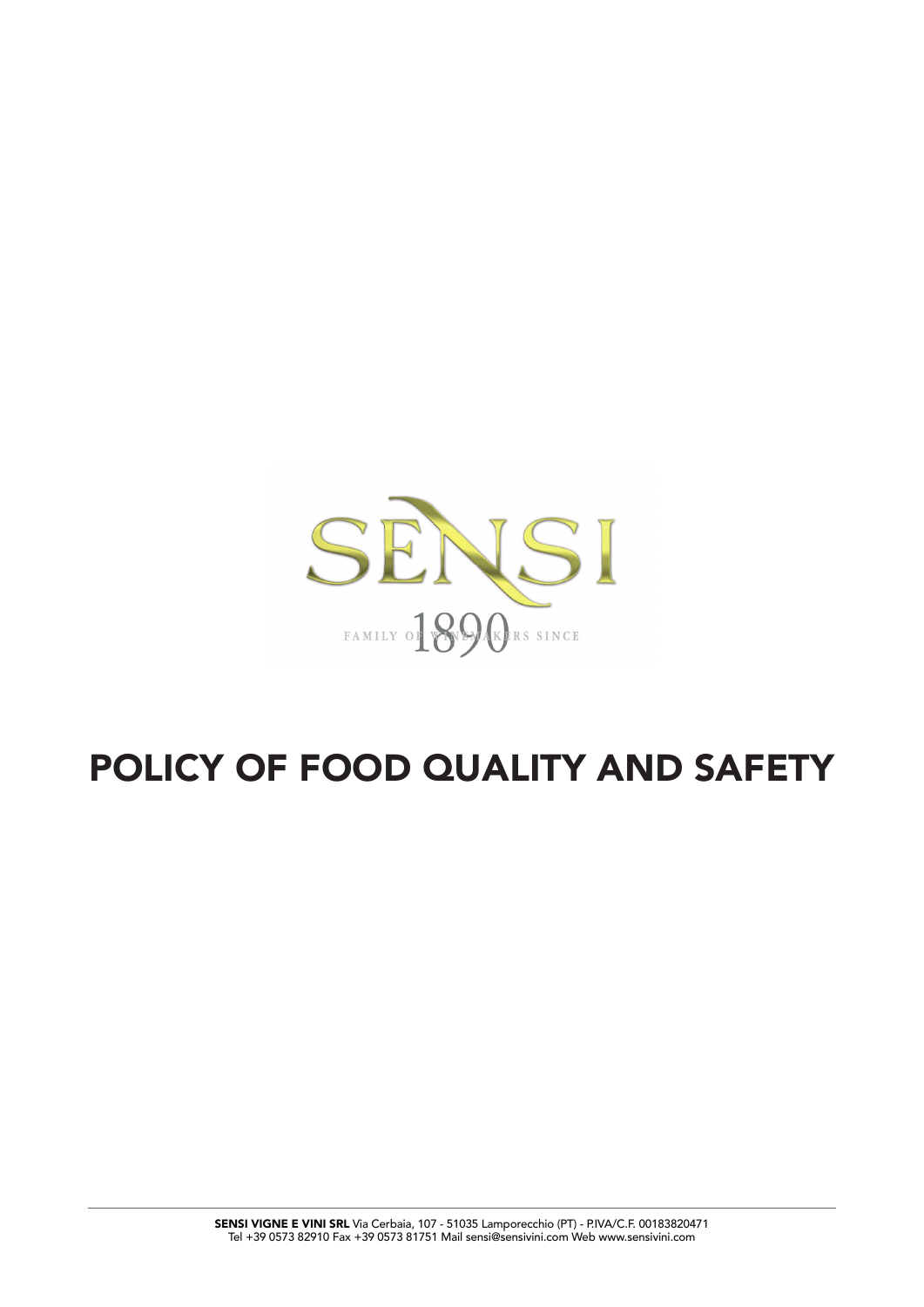#### POLICY OF FOOD QUALITY AND SAFETY

Rev. No. 9 21/01/2021

The Top Management considers Quality and hygiene the cornerstones of its entrepreneurial strategy and is strongly commitment to the prevention of any non-compliance by optimizing its organization of the order management and ensuring constant supervision of processes, including outsourced ones, and of activities in any way related to Quality and hygiene with regard to the work environment and the products.

For this purpose, a Quality Management System has been established in compliance with the UNI EN ISO 9001 standards along with a Management System for issues related to hygiene, food and production site safety, meeting the requirements of the UNI EN ISO 22000 FSSC, BRC, IFS and other standard requirements taken as a reference.

These systems are integrated in such a way as to be used as business management tools and their planned commitments are related to the concept of Quality intended as the satisfaction of the Customer's needs to which continuous attention is paid with the aim of ensuring fulfilment with specific requests while complying with laws and regulations applicable to the product (Directives, Laws, etc.).

With regard to the definition of Customer, the Top Management considers the concept extended not only to external stakeholders who purchase the products directly or indirectly, but also to internal personnel involved in the production chain. In fact, it is also deeply convinced that no consumer can be satisfied if any of the links in the chain failed to work efficiently and effectively. For this reason, special attention must be paid to activities aimed at developing staff awareness about all emerging or potential issues, in particular, about those relating to legal requirements for the business and its product. In this end, the Top Management is constantly committed to protect the production site and the productions in order to grant the continuity of supplies to the Customer too. This also includes initiatives aimed at controlling the access of internal and external personnel, monitoring and surveilling the most critical areas of the company.

These efforts must be aimed at defining and satisfying the needs of the final **Customer, or the Consumer and the corporate Customer (interested parties, distributors, importers, etc.**), by providing constantly up-todate services, infrastructures and technologies.

As far as relations with employees are concerned, the Top Management intends to establish open relationships and ethical responsibility both in terms of employment contracts and personal relationships. This commitment translates into the company Code of Ethics, approved by the Top Management, and the maintenance of a specific Integrated Organizational and Management Model which also concerns procedures against potential corporate crimes in order to ensure business continuity. For this purpose, a Supervisory Board has been appointed and the company Code of Ethics defined.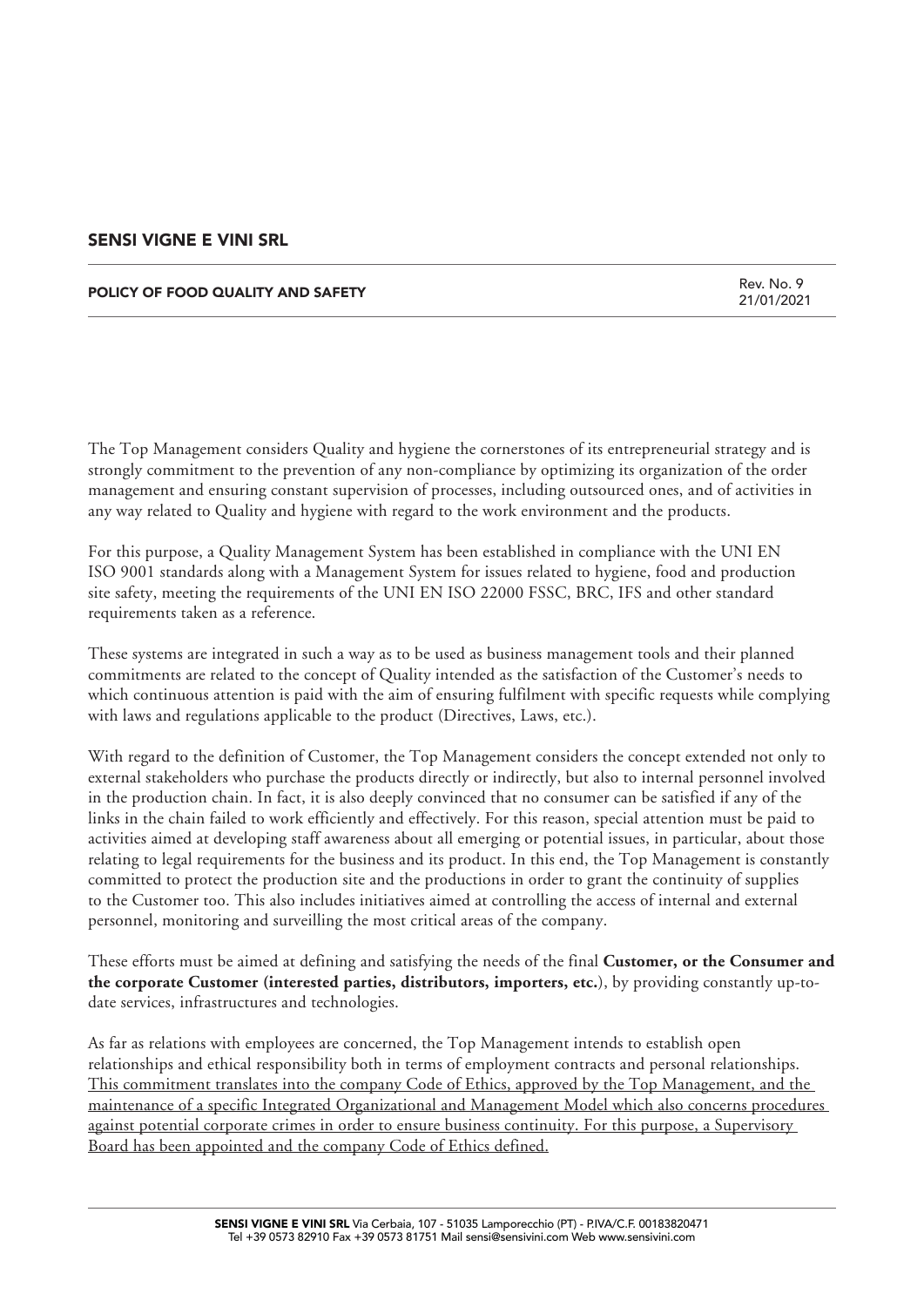#### POLICY OF FOOD QUALITY AND SAFETY

Rev. No. 9 21/01/2021

In compliance with this objective, the Top Management intends to bring the company to experience a continuous organizational and methodological growth: for this, the certification of the Quality Management System by an accredited Certification Body represents a fundamental and priority step. Sensi Vigne & Vini s.r.l. plans and implements a continuous activity of involvement, training and updating of its staff, at all levels, in order to implement and maintain the Management System and the Organizational Model.

Special attention is paid to procurement. Controls have been intensified on the different products procured in order to reduce the risk of any possible contamination and, thanks to the control of production processes, consequently guarantee the finished product in terms of food safety and quality requirements. Sensi Vigne & Vini s.r.l. also undertakes to prevent pollution, to ensure environmental safeguard and protection and to pursue continuous improvement of its environmental performance by minimizing the risks related to its activities and its products. In accordance with these commitments Sensi Vigne & Vini s.r.l. aims to achieve the following goals:

*•* Complying with current legislation for its environmental impacts;

*•* Eliminating the risks to the safety of people and the protection of the environment, in relation to the knowledge acquired on the basis of technical progress and, where this is not possible, reduce them to a minimum, possibly by acting on the causes that generate them;

- Rationalizing the use of natural, water and energy resources;
- Undertaking to manage waste by favoring recovery and recycling rather than disposal, where possible..
- Shaping the organizational and management model towards risk management.

In order to guide this organizational growth, the Top Management deems it appropriate to define its **MISSION**:

- Ensuring food safety of company productions;;
- Guaranteeing the production site, materials and production safety;
- Guaranteeing the best quality at the best price;
- Directing commercial efforts towards higher added-value channels;
- Working and finalizing the business activity towards the Customers' needs;
- Creation of a peaceful and sociable environment within which clear rules can be defined in
- compliance with ethical principles;

*•* Ensuring business development in compliance with environmental regulations and sustainable development;

- Selling not just a product but also the corporate image and the way the company works with;
- Ensuring the control of all the materials procured;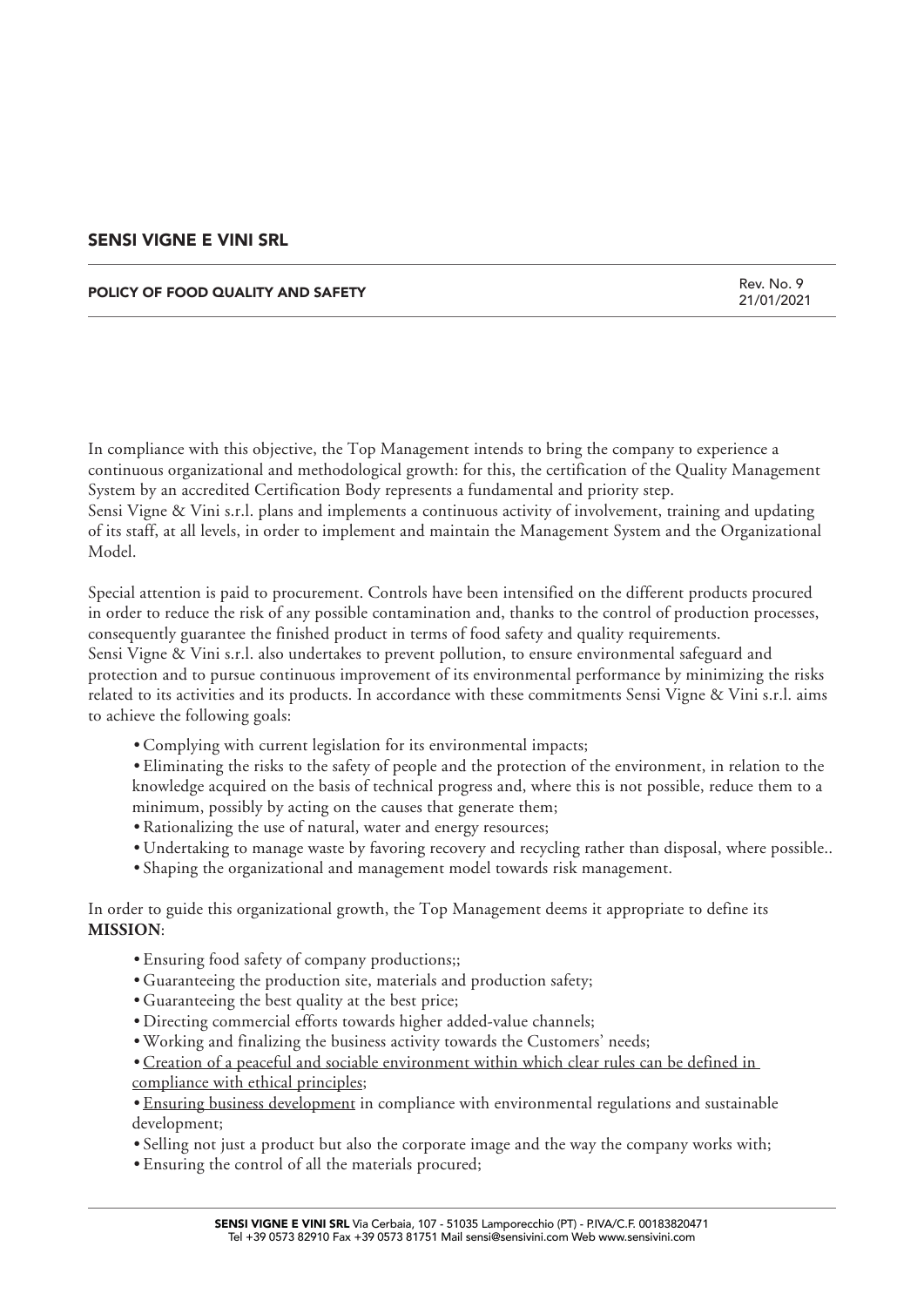#### POLICY OF FOOD QUALITY AND SAFETY

Rev. No. 9 21/01/2021

- Representing the territory where the company is located.
- The Top Management takes into account food-fraud-related aspects in defining its control policies and procedures.

The purpose of the Mission is pursued on the basis of the company **VISION**, that is the company and the market situation in the near future. The interpretation of these premises guides the Top Management towards the following strategies:

- Providing products with the best price-quality ratio;
- Ensuring the safety of the production site and of company productions;
- Always assuming responsibility for its productions towards the Customer;
- Aiming to achieve dynamism and flexibility in responding;
- Aiming at commercial development with large-scale distribution and Customers that guarantee huge market spreading and higher added value;
- Creating a safe and secure structure and work environment;
- Enhancing the territory value along with the company products;
- Promoting and raising awareness among personnel towards planning and scheduling activities;
- Promoting the Company image and the Brand;
- Enlarging direct production range through service supply agreements in the different areas of interest;
- Investing the resources generated by the activity in the constant improvement of plants, technologies and infrastructures.
- Supervising its own processes also through the Supervisory Board (SB) appointed.

The Top Management's Quality Policy commitments are annually turned into a defined and measurable plan of objectives, for the achievement of which the Top Management guarantees to provide all the necessary resources and support.

The Quality Policy and the plan of objectives are approved by the Top Management and shared with the staff by posting them in a place accessible to all personnel or through periodic meetings.

To this end, the Top Management appoints a Quality Manager (QM) as responsible for the maintenance and improvement of the Quality System according to the objectives set. The QM ensures that company processes are prepared, implemented and kept updated in compliance the QMS. This person reports to the Top Management on the QMS performance and on its needs for improvement and ensures the promotion of awareness of the Customer's requirements within the organization. The Quality Manager can cooperate with duly trained partners.